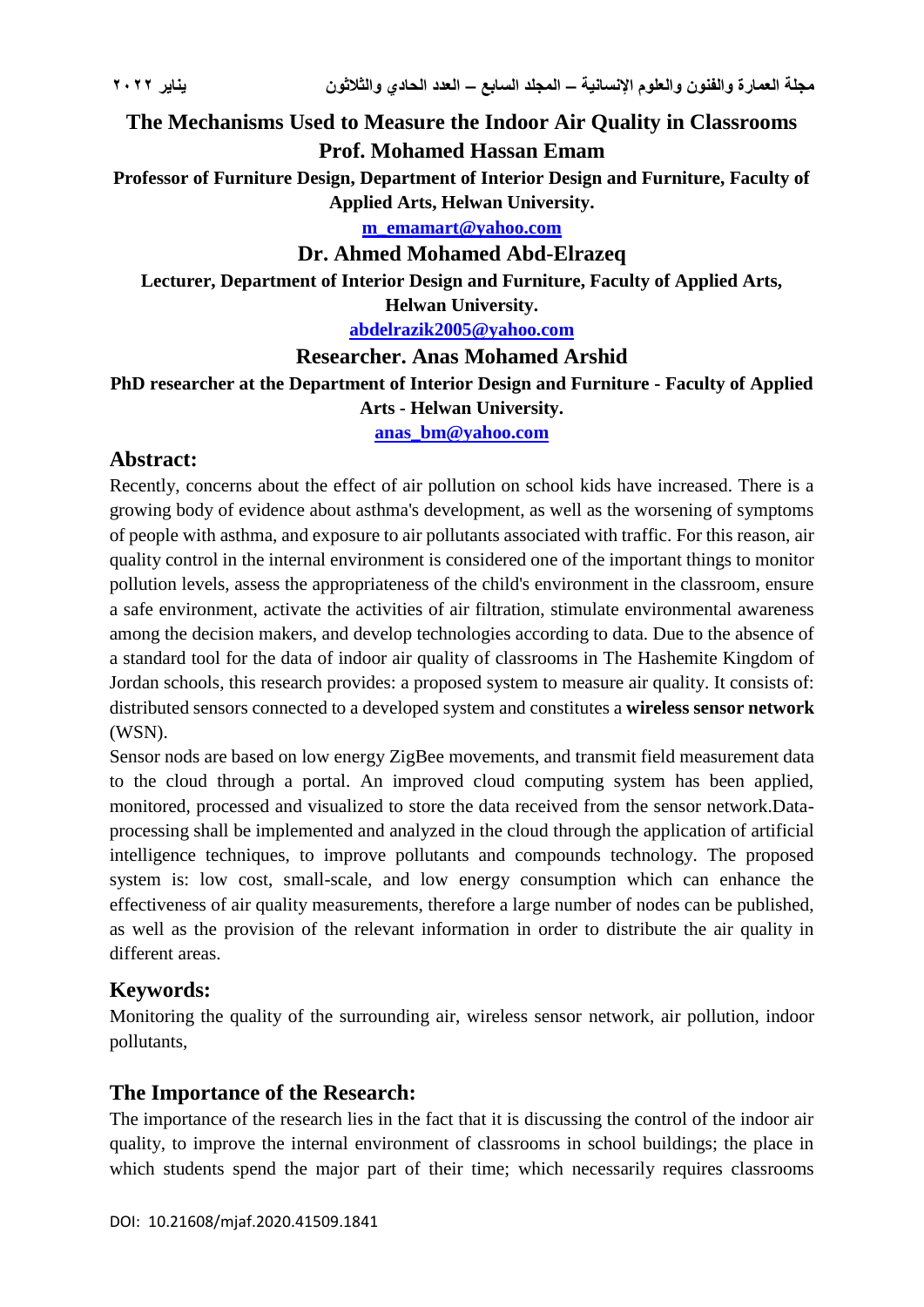preparation in terms of the technological development, and the involvement of the modern technological means to overcome the problem affecting comfort and environmental compatibility between indoor space and the surrounding environment.

# **Introduction:**

Carbon dioxide is often considered as reference laboratories for measuring indoor air quality, because its high concentrations indicate that: Conditions of poor ventilation, probable accumulation of pollutants in indoor air. This is mainly related to technical difficulties in monitoring the quality of indoor air in classrooms, in contrast staff members and students inside the classroom relate ventilation to thermal comfort instead of the quality of indoor air (2: page 556), through the control of the mechanisms of direct exchange with the external air, regardless of the conditions of external air quality, and the exposure to pollutants, which arising from the surrounding environment in general, especially schools neighboring public roads.

# **Research Problem:**

The problem of the research is summarized in the following question: in the light of the endeavor to present the best internal environment to our children inside classrooms, how can modern technological means contribute in measuring and controlling air in the internal environment, to reflect on the enhancement of the internal environment quality of classrooms?

# **Research Objective:**

The aim of the research is to propose the use of modern technological means which coming within the reach at the Hashemite Kingdom of Jordan schools, through the design of effective WSN system in applications in real time; by the wireless sensor networks that is based on ZigBee Protocol (which will be illustrated later). This enables schools to assess the air health and quality for school children, and the extent to which children expose imperceptible gases in the internal environment of classrooms, which in turn affect the indoor air quality associated with the student's and user's comfort.

# **Research Hypothesis:**

The impact of physical environment elements as an active factor of ecosystem, which includes the thermal comfort (ventilation, heating and air conditioning), and **the indoor air quality (IAQ**) that is related to the concentrations of pollutants, bacteria and viruses, is associated directly with the improvement of student's behavior, increasing its capacities to acquire knowledge and skills and resilience and the sustainability of the educational process.

# **Research Delimitation:**

This research is based on illustrating the importance of employing the modern technological means related to the interior design, and its role in the achievement of indoor air quality in classrooms.

# **Research Methodology:**

This research relied on the descriptive analytical method: through the study, we found that the elements of the comfort discipline for the elements of indoor environment quality which is related to the indoor air quality. We also analyzed the wireless control system of the indoor air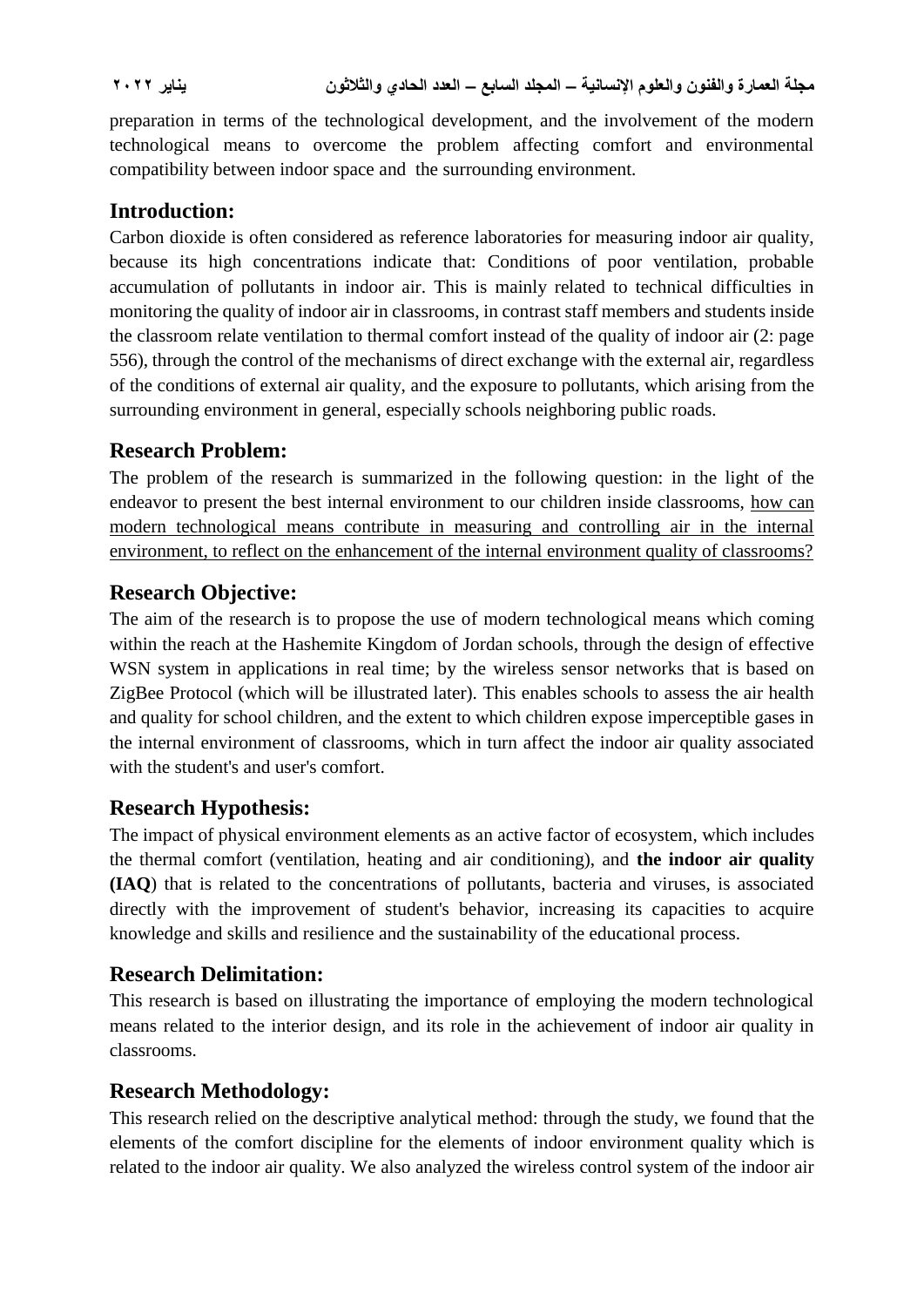quality (IAQ), based on the solar powered and low-cost Zigbee WSN protocol, which can be easily deployed in environments to monitor the indoor air quality of classrooms.

# **The internal environment of the classroom:**

The occupancy rates of classrooms are considered high in general, during teaching hours at school. Considering that students spent about 8 hours daily (at the rate of 20% of their times annually) inside classrooms, for this reason, the comfortable thermal environment in buildings with natural and mechanical ventilation is clearly required for their educational performance.

# **Discipline of comfort:**

The published researches indicate that: there is a relation between the poor indoor air quality (IAQ), and the thermal comfort with a number of factors which include:

- 1. Low human productivity and dissatisfaction of adults (7: page 92).
- 2. Negative impacts that affect school children's education (8: page 588).

3. The growth of bacterial and fungal spots (blackening) of walls and the internal ceilings of the building (9: page 7592).

# **Sources of pollutants in classrooms:**

The indoor air pollution is determined through: a set of sources of pollution associated with place, climate, and culture (surrounding air- physical characteristics of the building- internal activities). These classrooms consist of special furniture (chairs, tables, shelves, books and projectors …), paints, adhesive materials, and soundproofing materials. Owing to the diversity of the existing materials and the implemented activities, the existing of a huge number of different volatile organic compounds can be expected in the air of the class, as well as, imperceptible gases.

# **The internal and external exchange of pollutants:**

There are three ways of exposure to pollutants: (inhalation, ingestion and dermal absorption). Inhalation is considered as: the main way of volatile organic compounds, and gases in the internal environment. Gaseous and volatile organic compounds, formaldehyde, Nitrogen dioxide, carbon dioxide and particulate matters resulting from the biological factors such as, fungus and the airborne bacteria are considered as the most common pollutants in primary schools (13: page 80).

# **Carbon Dioxide in classrooms:**

It is important to reach to low concentration of Carbon Dioxide in classrooms in order to provide a stimulating environment for the enhancement of learning processes. For this reason, the development and implementation of ventilation strategy is considered as an important tool. It is also recommended to supply classrooms with surveillance equipment of carbon dioxide levels, temperature and relative humidity, in order to ensure that the target values of carbon dioxide concentrations remain less than 1000 parts per million, and temperature between 20 to 22 degree Celsius during the winter, and between 22 to 24 degree Celsius during the summer, and the relative humidity in the range of 40% to 60% (17: page 222).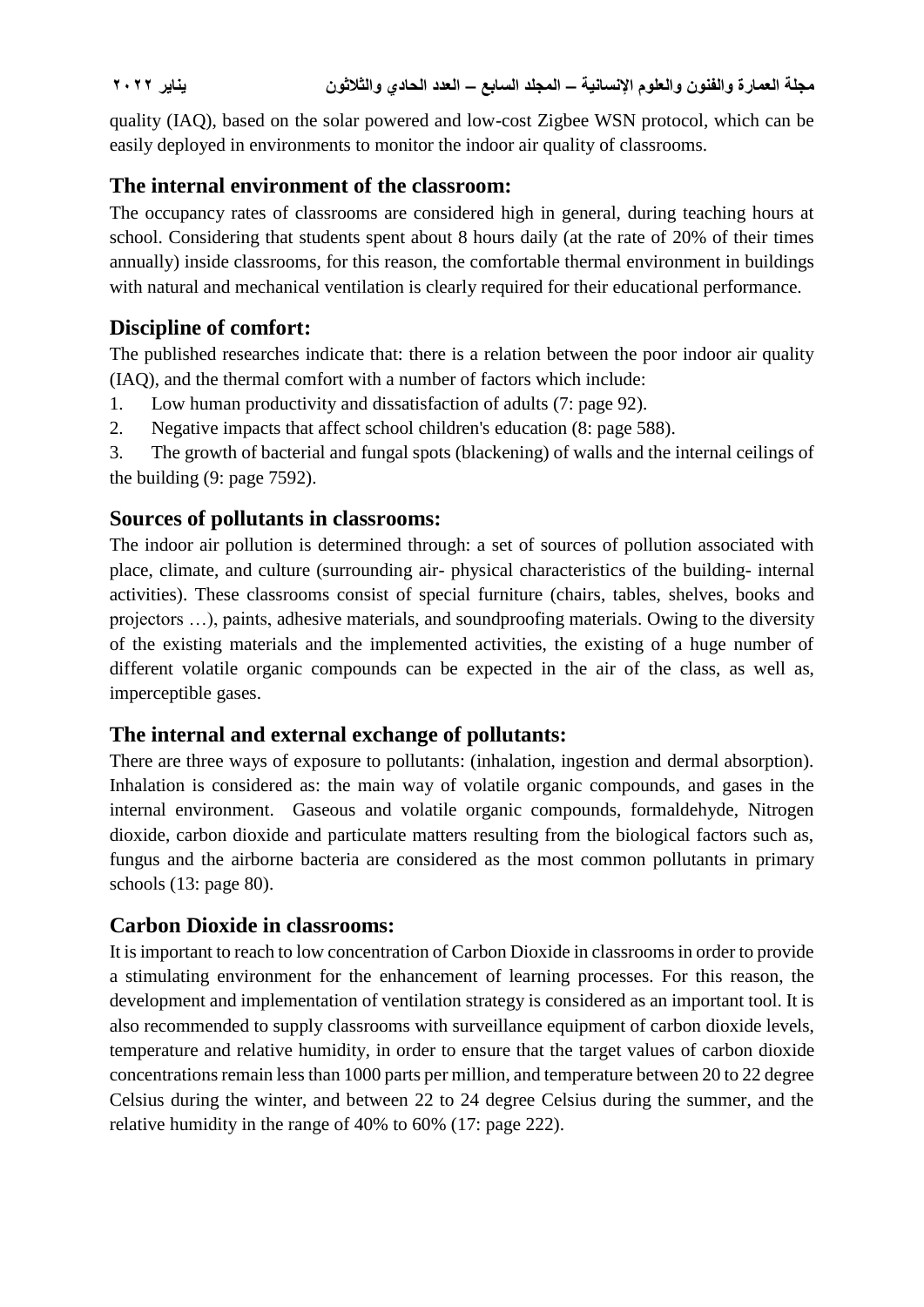# **Sensing Technology of Indoor Air Quality (IAQ):**

## **The Need for use:**

The traditional ways used to measure and monitor the sources of pollutants are considered as expensive tools, not capable to provide highly accurate, big, and noisy spatial and temporal data and need someone with experience. But with the technological development, a portable, lowcost, and easily used air pollution control devices has appeared using the sensor technology, which provide highly accurate data in the real-time to improve the air quality control. New potentials and applications working to change the ways of managing the indoor air quality has also appeared.

#### **Sensors:**

The main component in these devices is the elements that respond to changes in the chemical and physical characteristics, and they are converted to electrical signals by the energy transformers. The chemical gas sensors are used to measure the concentration of gases by analyzing the interactions between the sensor material and the target gases such as,  $O_3$ , CO, SO2, CO<sup>2</sup> (carbon dioxide), NO<sup>2</sup> (nitrogen Dioxide), and volatile organic compounds (VOCs).

## **The probable benefits of the indoor air quality (IAQ) sensor proposed in schools:**

Sensors with direct readings are considered as a beginning of a new era in the high resolution of the spatial temporal sensors used to measure the indoor air quality (IAQ). At the same time, they enable individuals to control their specific environments. The proposed benefits of this new approach cover some aspects:

- Real-time characterization of the concentrations in closed areas.
- Identification of emission sources resulting from internal activities.
- Provision of the air data.
- Improving the indoor air quality (IAQ) management.
- Health benefits: through reducing the cost of air pollution control.

## **Employment strategies of modern technological means in schools:**

Wireless sensor network (WSN) showed great potentials for the wide application in the areas of control, and supervision within the framework of new scientific fields such as, identifying, integrating and publishing the information of the physical environment as an information readable (28: page 2- 020063). This research provides a solar powered and low-cost wireless IAQ control system based on Zigbee WSN protocol, due to the availability of modern and smart sensors smaller and cheaper, in recent years. This system can be deployed easily in environments to control the indoor air quality of classrooms.

#### **The wireless sensor network based on ZigBee:**

ZigBee: is a standard open wireless network protocol, accredited to standard (IEEE 802.15.4). This protocol works to determine the media layer and the target layer. This system works effectively and with low cost and low energy on a small scale, on the other hand, the wiring system might be expensive and ineffective (30: page 2264). These networks consist of a large number of distributed sensor nodes, which can be easily deployed and organized in a wireless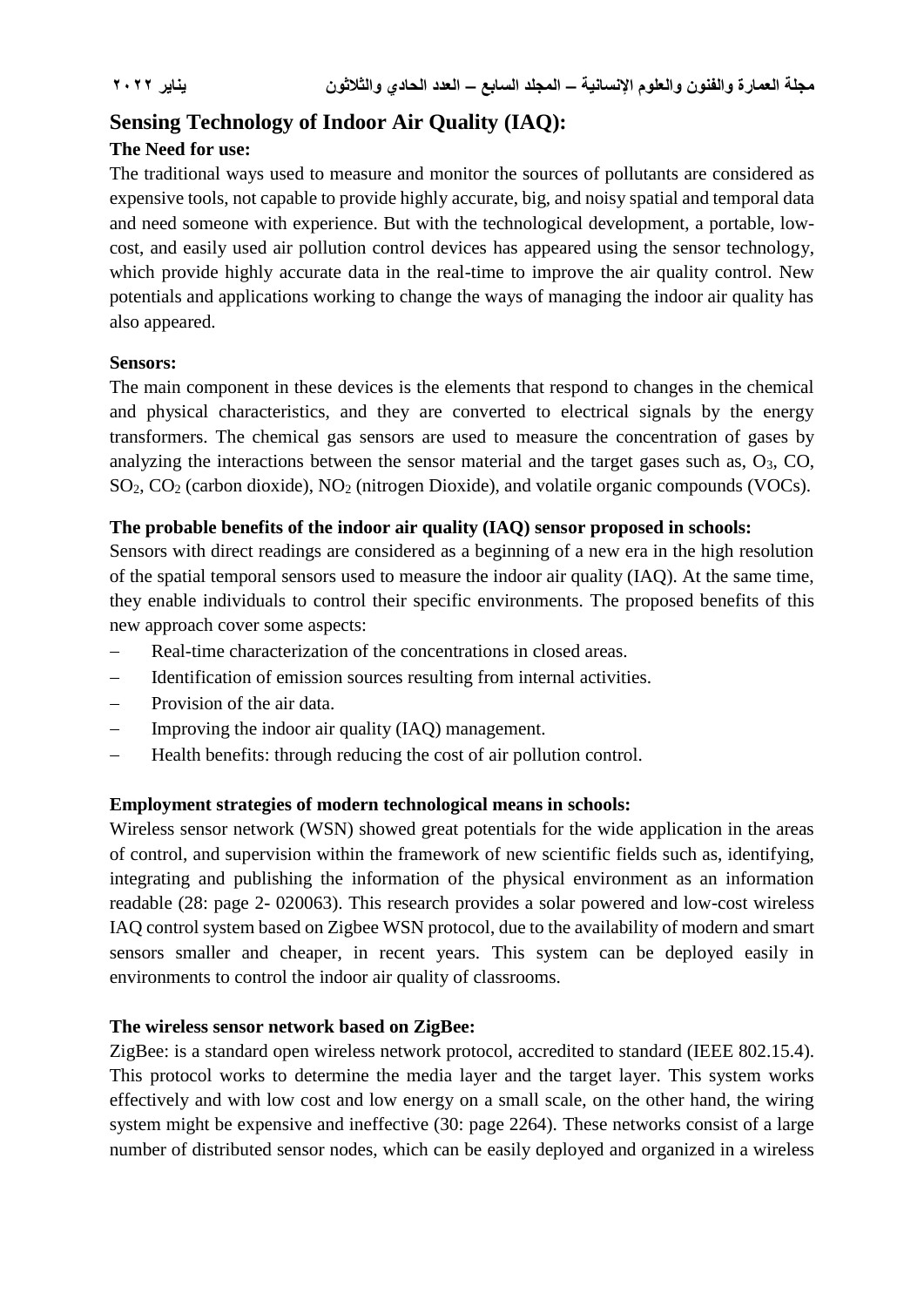network with multiple focal points. The standard range is 50 linear meters and it can reach to 500 meters with routers (32: page 321), thus, which is extremely expanding network.

## **The system design:**

This system consists of Zigbee terminal nodes, routers, data portal/ and a wireless coordinator attached to a laptop/ computer for direct use with an integrated management system established by  $(LabVIEW<sup>1</sup>)$  platform to show data on the computer. The terminal nodes (sensors) found in the internal environment can be used to measure the elements of air quality in the environment at the same time, and these data will be sent back inside by a router.

## **Details of the system components (35: page 4):**

a. Sensor Nodes: consist of an improved electronic panel, a set of sensors, and a power saver unit. They are supported by a power supply unit (rechargeable batteries), and combined with a solar panel (10 Watt) as well.

b. Router: due to the limited transmission range of radio sets, and the absence of the radio communication over long distances, routers are relied upon to expand the environment scale to be covered.

c. Data receiver/ coordinator: it is a portal that is responsible for establishing, reprogramming and managing the network.

d. Desktop Computer: monitoring station that connected to a router with an integrated management system designed using the platform of (LabVIEW).

## **The proposed network of the researcher:**

Through this study, an applicable proposal based on the use of wireless sensor network and Zigbee protocol is provided, and specialized in the field of supervision and monitoring of pollutants in the physical environment of classrooms. The proposal will be provided for the study sample: Some High School in Irbid- Hashemite Kingdom of Jordan, in order to analyze and publish the data that were monitored by the proposed system in the form of information readable, through the following:

1. Monitoring station: a new room shall be developed in the first floor of the school in the center of the building (a central connection point of the system), by reducing the whole space of the science lab from (78)  $m^2$  to (63)  $m^2$ , so that the total space of the developed monitoring station shall be  $(15)$  m<sup>2</sup>. This space shall be enough and consist of an office for a computer disk and a server for data archiving, data receiver/ the central coordinator, and a chair for the responsible for monitoring the system.

2. Router: in the research sample, it is noted that the furthest distant between the sensor and the data receiver is almost 40 linear meters. For this reason, the existing of the router is not necessary for the direct correlation between the sensor unit and the data receiver.

3. Sensor Node: is a terminal node of the system, consists of a main box containing an improved electronic panel with a set of the required sensors (temperature- humidity- carbon dioxide and particles), a power saver unit, and a battery supported by a specific solar panel that connected by the windows of the classroom (an external unit is installed above the window from outside). The sensor nodes shall be distributed in classrooms according to the following: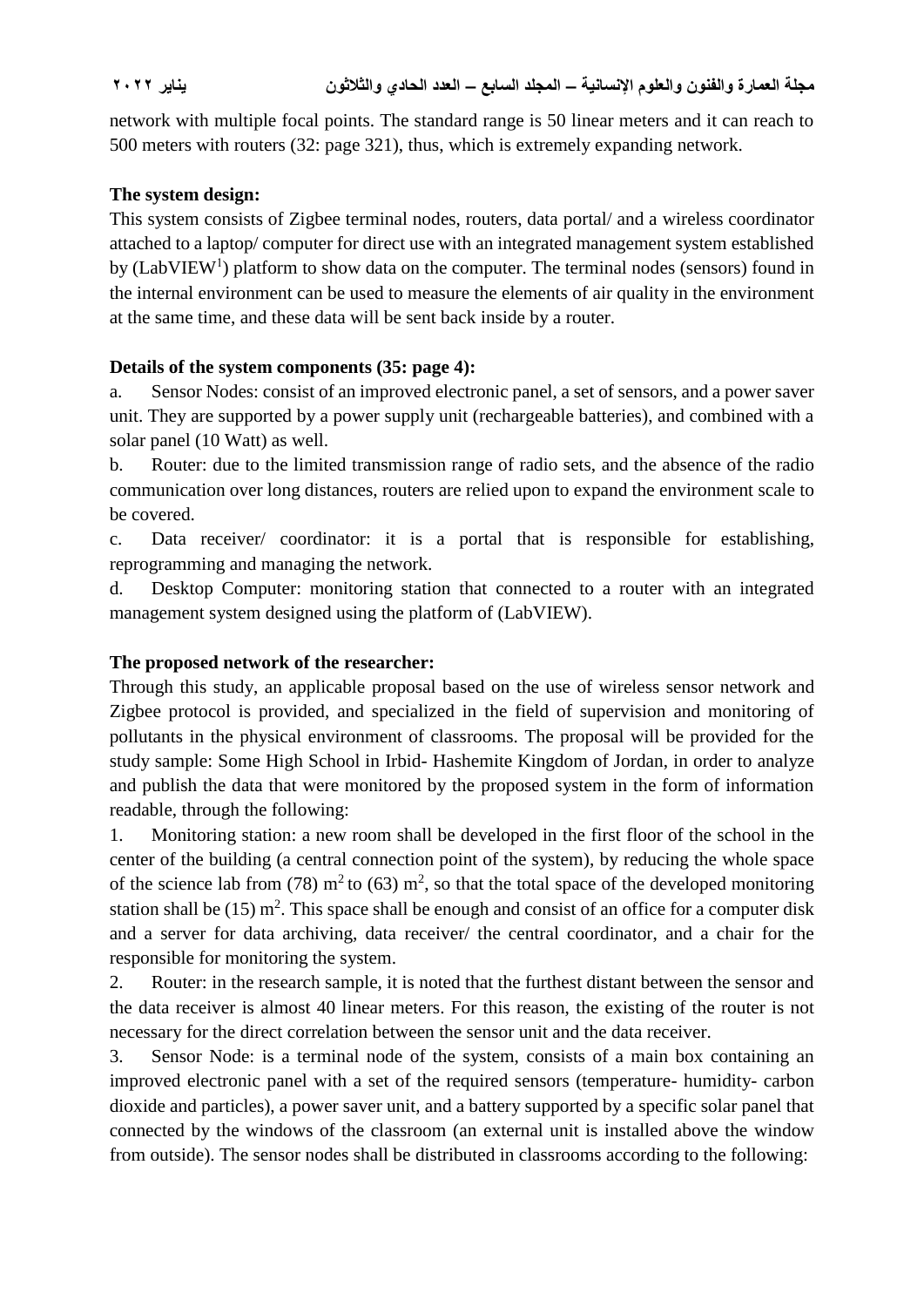**مجلة العمارة والفنون والعلوم اإلنسانية – المجلد السابع – العدد الحادي والثالثون يناير 2022**

• One sensor node shall be used to cover the whole space of the classroom 46  $m^2$ , it is expected that it will serve a number of students between (20- 34) students.

 This sensor node shall be affixed on the ceiling, provided that it has to be over the space occupied by students and in the last third facing the architectural openings (as classrooms have only one direction to the architectural openings that are looking out). It shall not face the airstream coming to the classroom by windows directly.

# **Findings:**

The high resolution of the spatial temporal sensors used to measure the indoor air quality (IAQ) enables the competent authorities in schools to control the environment of classrooms, in order to be a new approach in the internal environment management, by which the following will be achieved:

 The ability to conform the data of indoor air quality to the international or applicable standards in Jordan.

 Determination of the emission sources in the classrooms space during the times (before work, during work and after work).

 Provision of a large database about the repeatedly monitored pollutants, and times in which the concentration of pollutants has been increased. Therefore, they can deal with pollutants with flexibility, especially in seasonal fluctuations of the climate throughout the four seasons.

 The ability to achieve the comfort discipline in classrooms, through health benefits provided by the low cost to the indoor air quality sensors and the reaction of officials to the immediate processing of the internal environment if pollution levels rise.

# **Conclusion:**

Through the findings of the research and what is discussed in the research, we can know the importance of keeping up with the technological development, to achieve the proper and targeted employment of this technology in the interior design. Therefore, this is reflected in the indoor air quality in the classrooms of the school buildings.

# **References:**

1. Canha, Nuno, et al.: Assessment of ventilation and indoor air pollutants in nursery and elementary schools in France, Indoor Air, 2016, Vol 26.

2. Griffiths, M., and Mahroo Eftekhari: Control of CO2 in a naturally ventilated classroom, Energy and Buildings, Vol 40, 2008,

3. Zomorodian, Zahra Sadat, Mohammad Tahsildoost, and Mohammadreza Hafezi: Thermal comfort in educational buildings: A review article, Renewable and sustainable energy reviews, Vol 59, 2016.

4. Fantozzi, Fabio, and Michele Rocca: An Extensive Collection of Evaluation Indicators to Assess Occupants' Health and Comfort in Indoor Environment, Review, Atmosphere 2020, Vol 11, 2020.

5. Fabbri, Kritian: Indoor Thermal Comfort Perception a Questionnaire Approach Focusing on Children, Springer International Publishing Switzerland, 2015.